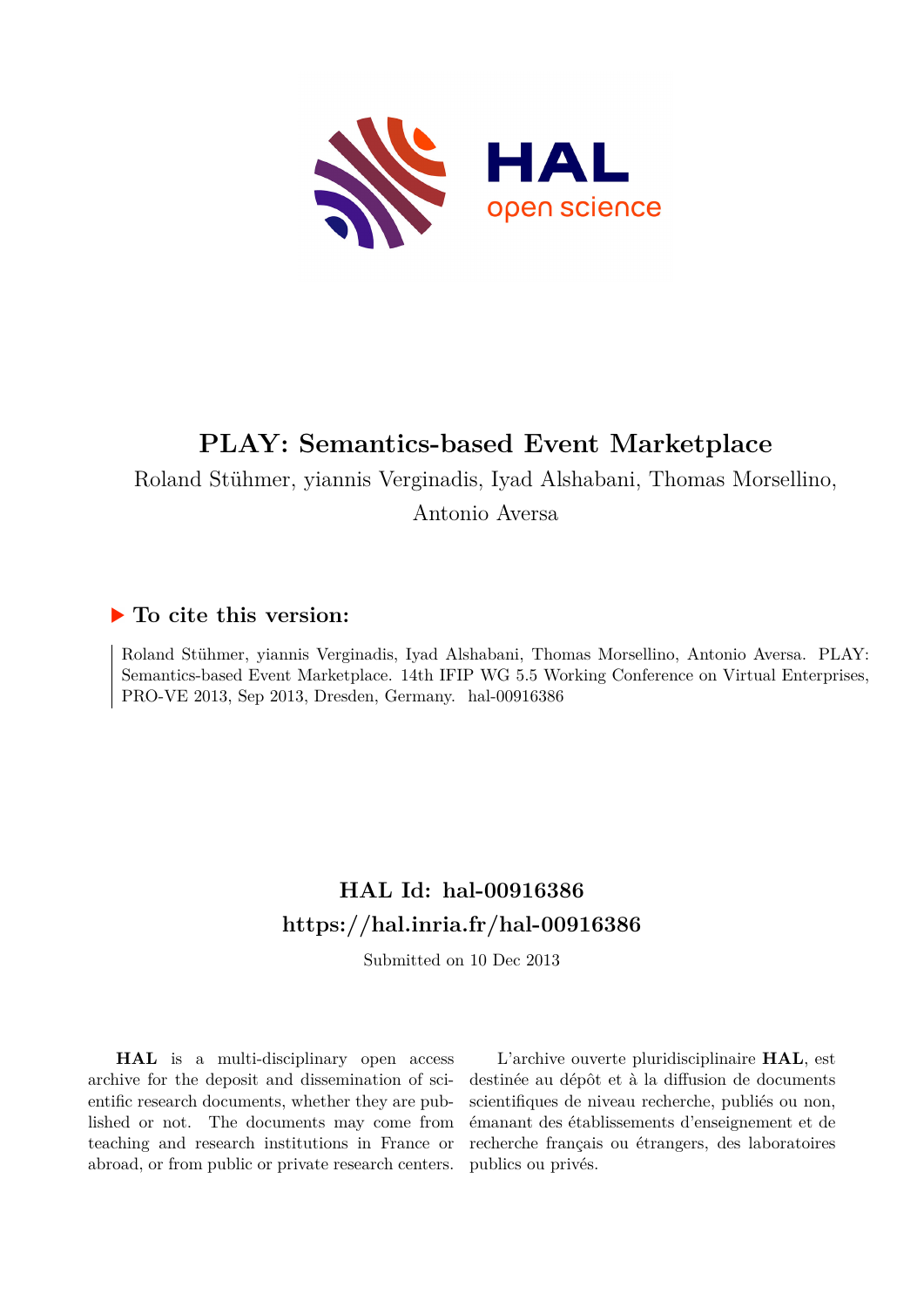## **PLAY: Semantics-based Event Marketplace**

Roland Stühmer<sup>1</sup>, Yiannis Verginadis<sup>2</sup>, Iyad Alshabani<sup>3</sup>, Thomas Morsellino<sup>4</sup>, Antonio Aversa<sup>5</sup>

<sup>1</sup>FZI Forschungszentrum Informatik, Karlsruhe, Germany <sup>2</sup>ICCS, National Technical University of Athens, Greece <sup>3</sup>INRIA-I3S-CNRS, University of Nice-Sophia Antipolis, France <sup>4</sup>LINAGORA, Toulouse, France <sup>5</sup>Orange Labs SOP/BIZZ/DIAM, Sophia-Antipolis, France

**Abstract.** In this paper we present PLAY Platform, a Web-oriented distributed semantic middleware that serves as an Event Marketplace: the place where heterogeneous events can be integrated and combined. The purpose of the platform is to derive useful information from diverse real-time sources such as collaborative processes. The platform provides technology where instant results are needed or where heterogeneous data must be integrated on the fly or where the data arrive fast enough to require the stream processing nature of our approach. The main advantages of the platforms are its scalability (cloud-based nature) and the expressivity of the event combinations that can be defined (using both real-time and historical data). The platform has been applied in a use case about Personal data management. In this paper we present some results from the validation, focusing on smartphone and social media integration.

**Keywords:** Mobile Data, Linked Data, Personal Data, Real-time Web, Event Marketplace, Complex Event Processing, Semantic Streams

## **1 Introduction**

Recently, there has been a significant paradigm shift towards real-time computing. Previously, requests for Web sites just like queries against databases were concerned with looking at what happened in the past. On the other hand, complex event processing (CEP) is a technology concerned with processing real-time events, i.e., CEP is concerned with what has just happened. An event is something that has happened, or is contemplated as having happened [\[8\]](#page-8-0). For example, an event may signify a sensor reading, and so forth. Using complex event processing this paper wants to outline a framework for dynamic and complex, event-driven interaction for the Web. This infrastructure leads to the concept of the **Event Marketplace** (similar to a service marketplace) where events coming from different event producers (as illustrated above) can be arbitrary combined by different event consumers. The most important requirement is to build the Marketplace upon widely-accepted open standards that enable different components of the event processing architecture to be plugged into an event-processing "fabric" with minimal effort, allowing the development of timedriven, event-based, global applications. This "on-the-fly-adaptive" nature of the Marketplace will enable the dynamic definition of situations of interest (complex event patterns) and ad-hoc generation of timely reactions to new situations. In this paper we present the concept and the architecture of a platform/middleware that can

adfa, p. 1, 2011. © Springer-Verlag Berlin Heidelberg 2011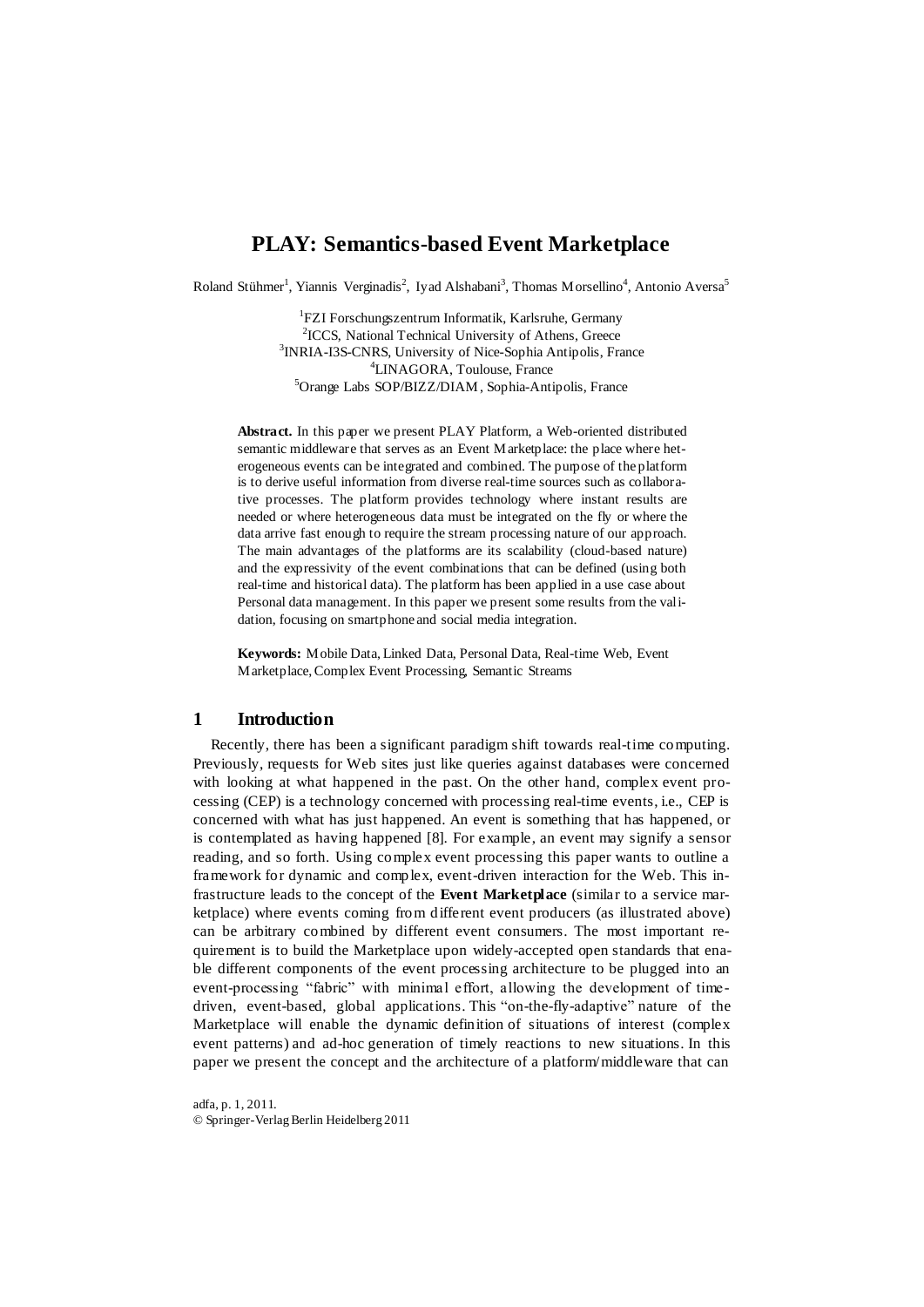satisfy some of these requirements today. We argue that the proposed solution can scale regarding the distribution of services (sources) and the throughput of interesting information that can be exchanged and can be easily extended with new services (openness).

## **2 Platform**

The conceptual architecture for our platform is depicted in [Figure](#page-2-0)  [1.](#page-2-0) We introduce the components briefly. The **Distributed Service Bus** (DSB) at bottom right of the figure provides the SOA and EDA (Event Driven Architecture) infrastructure for components and end user services. The **Governance**



component allows users to get information about services and events. The **Event Cloud** provides storage and forwarding of events. Its role is manipulating events, real-time or historic. Real-time subscriptions may use a simple set of operators such as conjunctive queries to filter out an interesting event. More complex queries are executed in the DCEP component. The **DCEP** component (Distributed Complex Event Processing) has the role of detecting complex events by means of event pa tterns. To detect complex events, DCEP gets simple events from then Event Cloud as defined in the event patterns. The pattern language is BDPL which we introduce below. The **Platform Services** incorporate several additions to the platform. The Query Dispatcher has the role of decomposing and deploying patterns in the Event Cloud

and DCEP. The Event Metadata component enables the discovery of relevant events for a consumer and provides data to the subscription recommender. The recommenders Event Subscription Recommender (ESR) and Service Adaptation Recommender (SAR) are discussed below.

#### **2.1 Governance and Monitoring**

The Business Service Monitoring Architecture is an implementation that is called  $EasierBSM<sup>1</sup>$ . It enables the monitoring of the Distributed Service

<span id="page-2-1"></span>l

<span id="page-2-0"></span>

<sup>1</sup> http://research.linagora.com/display/easierbsm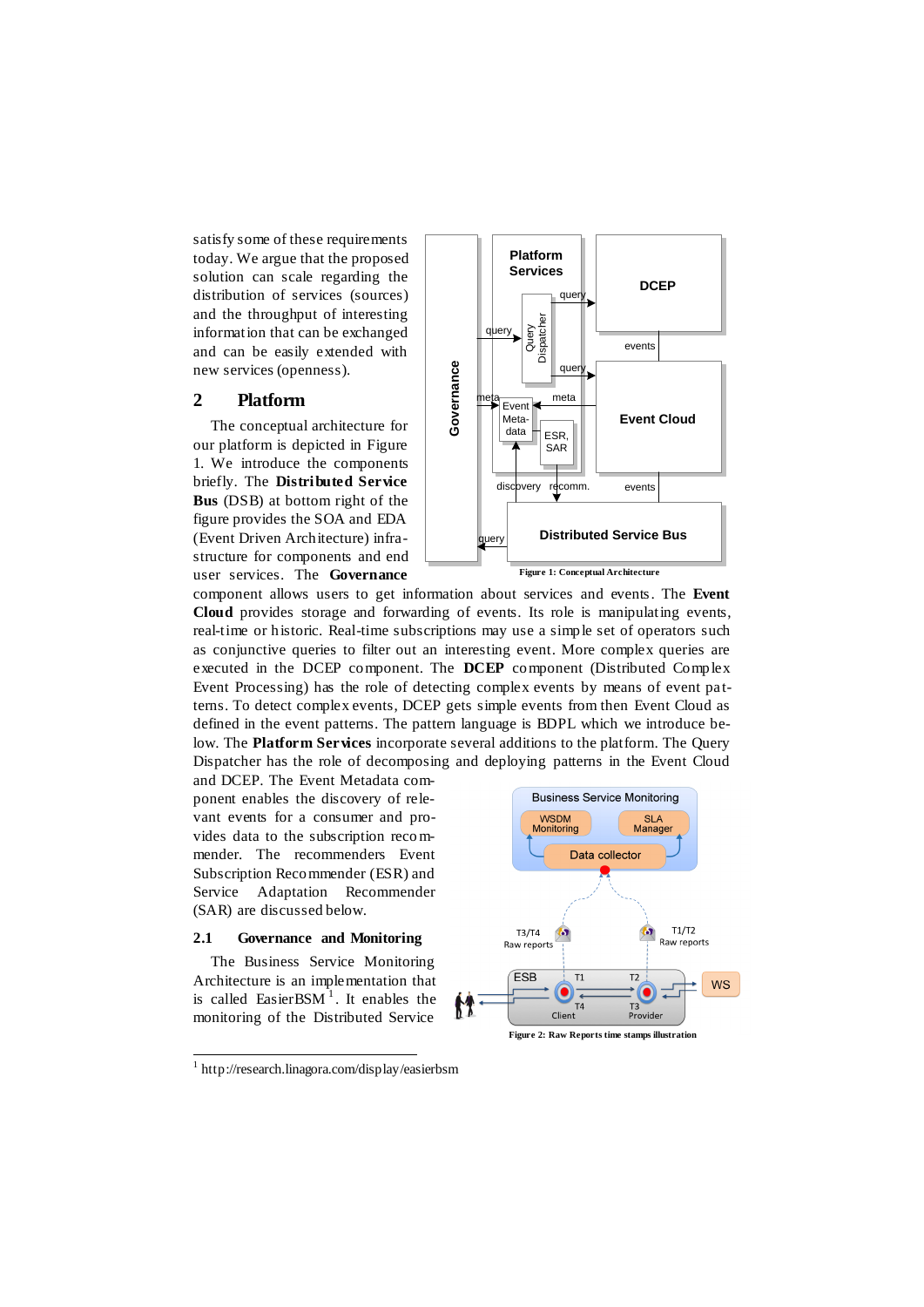Bus (DSB) middleware: services that are deployed on bus as well as external applications. The mechanism is event-driven, monitoring exclusively receives data from the bus as notifications. Components generate and send 'reports' about their activity.

**Raw Reports Events.** Raw reports [\(Figure 2\)](#page-2-1) are sent by interceptors (located around services of the business node). They are based on a model defined by Linagora<sup>2</sup>. T1/T2 report is sent, giving the status of the exchange (i) before the client request is sent to the provider and (ii) after the provider receives the client request. A T3/T4 report is sent, giving the status of the exchange (iii) before the provider sends the response to the client and (iv) after the client receives the response. Several experiments have led to an optimal configuration of 2 events per exchange. Actually, reports are sent on T2 and (potentially if the exchange pattern is In-Out) T4. This choice minimizes the number of non-functional events while sustaining an efficient monitoring. Indeed, it would be possible to send only one Raw Report containing the 4 time stamps, but in this case, the EasierBSM would not be able to manage non-responding services.

**Service Level Agreement Events.** The Service Level Monitoring is dedicated to the technical aspects and is the lowest kind of event EasierBSM is able to send. For that purpose, EasierBSM contains two components (see [Figure 2\)](#page-2-1) implementing respec-tively the WSDM [\[20\]](#page-8-1) (WSDM Monitoring component) and WS-Agreement<sup>3</sup> (SLA Manager component). Both of them use the Raw Reports events as data input. Once QoS are computed, it is possible to build and negotiate agreements at a governance level between service consumer and provider. Negotiated Service Level Agreements are loaded in the SLA component. It receives also the Raw Reports from the DataCo llector and checks if a particular exchange is violating an agreement. Then, an SLA alert is potentially sent as an upper level monitoring notification using the Common Alerting Protocol  $(CAP<sup>4</sup>)$  standard.

#### **2.2 Event Cloud**

l

The EventCloud [\[21\]](#page-8-2) is a distributed datastore that allows to store quadruples (RDF triples with context) and to manage events represented as quadruples or set of quadruples (a.k.a., event). To scale, the architecture is based on a structured Peer-to-Peer (P2P) network named Content Addressable Network (CAN) [\[22\]](#page-8-3). A CAN is a structured P2P network (structured in opposition to unstructured, another category of P2P networks better suited to high peer churn) based on a d-dimensional Cartesian coordinate space labeled *D*. This space is dynamically partitioned among all peers in the system such that each node is responsible for indexing and storing data in a zone of *D* thanks to a traditional RDF datastore such as Jena. According to our data model, we use a 4-dimensional CAN in order to associate each RDF term of a quadruple to a dimension of the CAN network. Thus, a quadruple to index is a point in a 4 dimensional space.

**Retrieval Model** At the EventCloud level, an API is provided according to a retrieval model based on *pull* and *push* mechanisms. The *pull* or *put/get* mode refers to one-

<sup>2</sup> http://research.linagora.com/display/esstar/Es-RawReport

<sup>3</sup> http://schemas.ggf.org/graap/2007/03/ws-agreement

<sup>4</sup> http://docs.oasis-open.org/emergency/cap/v1.2/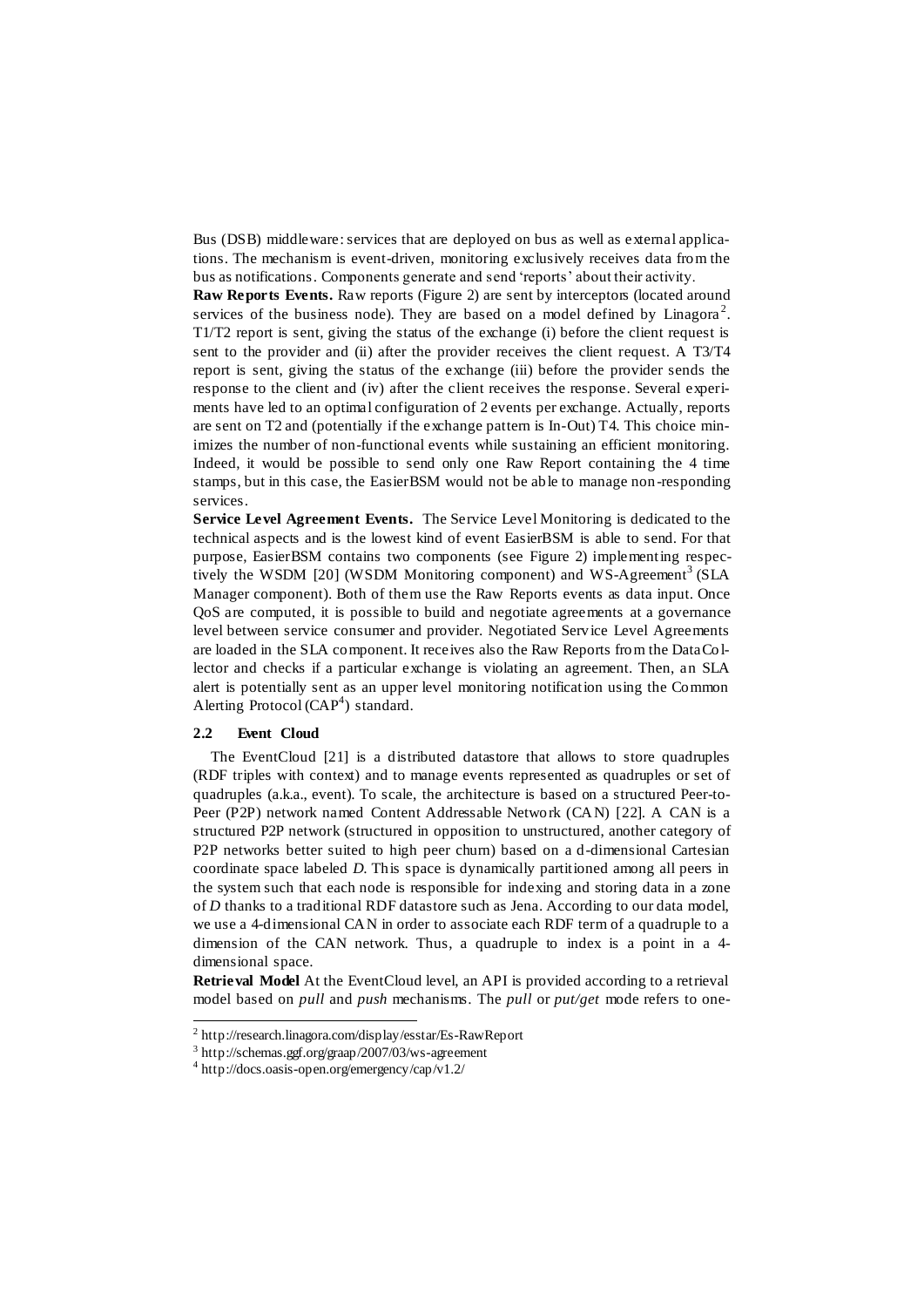time queries; an application formulates a query to retrieve data which have been already stored. In contrast, the *push* or *pub/sub* mode is used to notify applications which register long standing queries and push back a notification each time an event that matches them occurs. Both retrieval modes have their filter model based on SPARQL. We allow the SELECT query form and a pattern applies to one graph value at a time. As such SPARQL provides us the ability to formulate a subscription by associating several filter constraints to a quadruple, but also to a set of quadruples that belong to the same event. This means that several quadruples of an event that are published asynchronously at different times may participate in the matching of a su bscription by using their common constraints. Also, due to the distributed nature of the EventCloud, each quadruple is possibly stored in different peers. It is important to understand that our push retrieval mode is not supposed to act as a CEP engine correlating several events from several streams.

#### **2.3 Big Data Processing Language**

To combine real-time data and contextual (historic) data we propose a language called Big Data Processing Language (BDPL). The language is suited to be deployed in a distributed setting. We modelled BDPL as close to SPARQL 1.1 as possible. Bound variables in the query are allowed to join events based on values from the individual event instances. From the SPARQL 1.1 language we use the following subset: CONSTRUCT queries without operators UNION and subqueries<sup>5</sup>, OPTIONAL or LIMIT<sup>6</sup> clauses. We distinguish graph patterns (using syntax EVENT and GRAPH) into real-time data and historic data respectively. The real-time parts may be combined with temporal operators such as time windows from [ [10\]](#page-8-4) to enable temporal processing. Intuitively, a query is fulfilled if there is a mapping [\[13\]](#page-8-5) for all variables from the real-time parts and a *compatible* mapping for the historic data at the time of the real-time answer. Operationally this means that the real-time part is applied to the streams. When there is a result the variable mapping will be checked for compatibility with all historic parts in the query.

The model for the query language also requires a model for the data to be queried i.e., the events. The Linked Data principles [\[14\]](#page-8-6) are a methodology of publishing structured data and to interlink the data to make them more useful. These principles apply to event modelling. We use an event schema from which the event types are inherited. The schema [\[15\]](#page-8-7) makes use of related work by reusing the class "Event" from Dolce Ultralight based on DOLCE [\[4\]](#page-8-8). We are developing this event model to satisfy requirements of an open platform addressing *variety* in big data. As such, data from the Web must be reused and be extensible for broader participation.

#### **2.4 ESR and SAR Recommenders**

l

In this section, we focus on ESR and SAR Recommenders that are included in the platform services conceptual component [\(Figure 1\)](#page-2-0). We aimed to support dynamic recommendations of new event streams to which a service should subscribe for a meaningful period of time, in order to take advantage of situational information, e x-

 $<sup>5</sup>$  These operators can be emulated using two or more separate queries.</sup>

<sup>6</sup> These operators do not make sense on streams i.e., potentially unbounded datasets.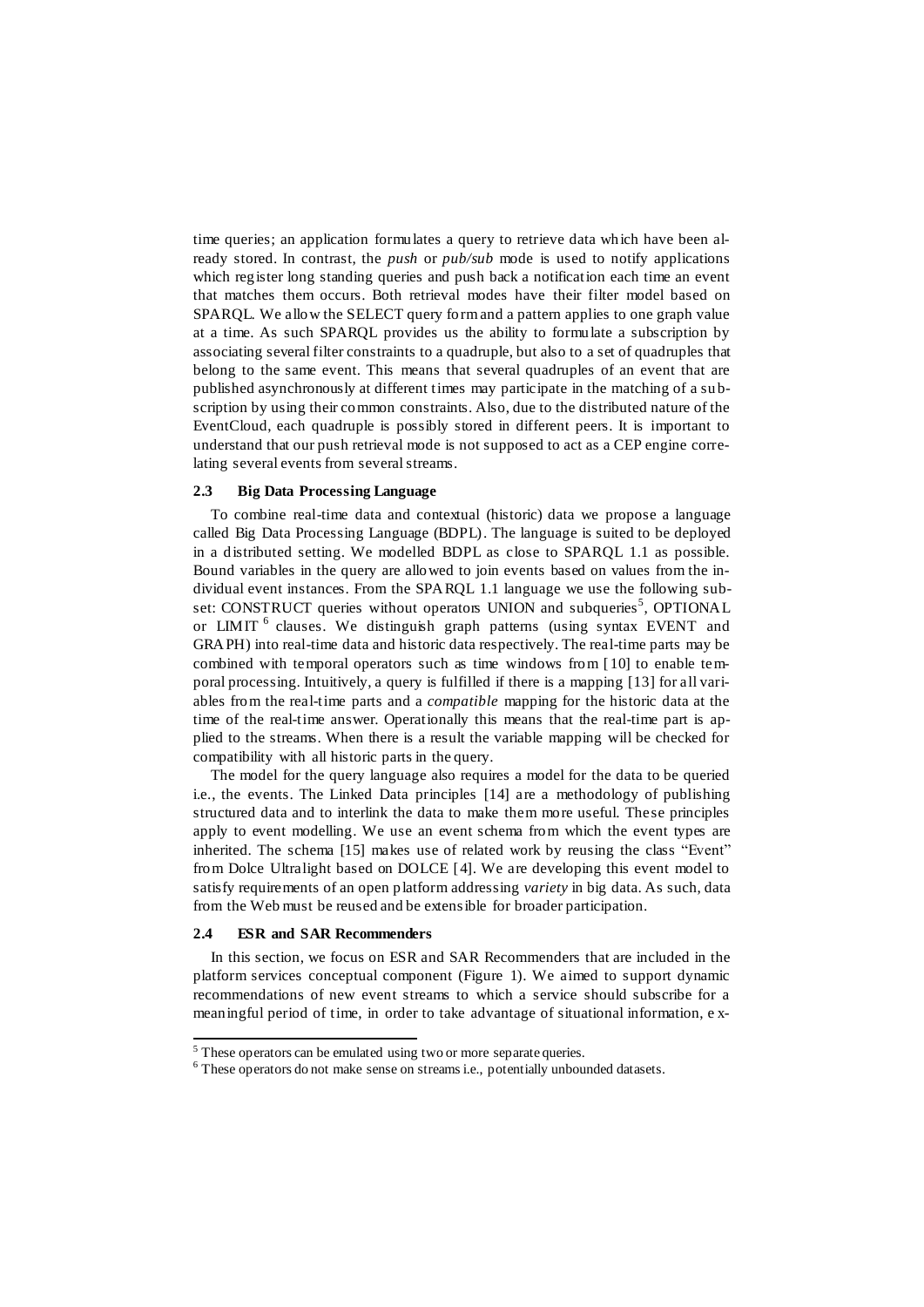pressed as simple or complex events. We developed ESR that exploits real-time event streams in order to dynamically produce new event subscriptions [**Fehler! Verweisquelle konnte nicht gefunden werden.**]. This component provides added value assistance to services and users that will have the choice to be subscribed to the "right" event streams at the "right time" and for the "proper period of time". Thus, ESR improves subscription efficiency and prevents from unnecessary network traffic and additional workload on the subscriber's side. SAR is the second recommender. It addresses the issue of business process adaptation. For SAR we enhanced aspectoriented business process management [\[17\]](#page-8-9) with event-driven capabilities for discovering situations requiring adaptations. To this end, we developed an aspect-oriented extension to BPMN2.0 similar to AO4BPMN [\[18\]](#page-8-10). In order to cope with the advanced event-driven and situational processing related needs of both these recommenders, we developed a goal-driven, ECA-based hierarchical framework, called Situation-Action-Network (SAN) [**Fehler! Verweisquelle konnte nicht gefunden werden.**] as background mechanism. It is a modeling framework that can be used for defining systems' reactions to significant situations with the purpose of fulfilling or satisfying a goal. Recently, the SAN modeling framework has been extended in order to alleviate a part of the modeler's effort during the design of SAN trees and increase their run -time flexibility [\[23\].](#page-8-11)

### **3 Missed Calls Manager Use Case**

The *Missed Calls Manager* (shortened hereafter to MCM) shows the event handling as a service in the Android Platform, sensing local telco and social events and

acting as a joining link between users and the PLAY Platform that will "mix" events of different natures.

#### **3.1 Use Case scenario, and design**

*"After 3 out/ingoing missed calls to/from the same callee/er in the last 3 minutes, send a recommendation suggesting the user to contact his friend in a different way".*

In this scenario, for each detected missed call, the MCM App sends to the PLAY DSB a simple event. Each event is delivered through the EventCloud to DCEP, which processes all of them for checking if a sequence of 3 call events with equal caller, callee and direction is occurring. The body of the event processing



<span id="page-5-0"></span>**Listing 1: BDPL Event Pattern**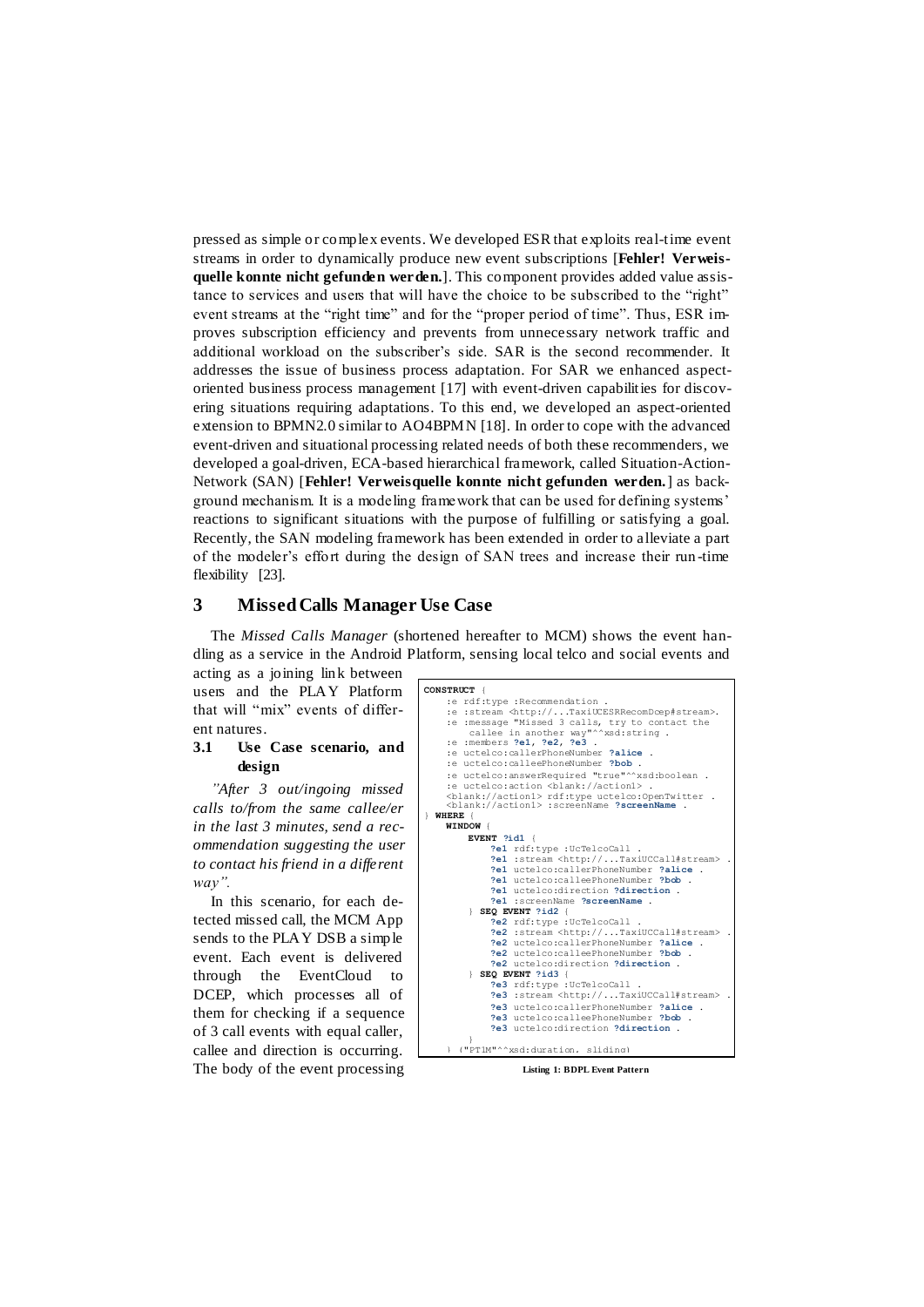

**Figure 3: Normal, box and Q Q plots for the KPI T2**

<span id="page-6-0"></span>implementation in BDPL looks as follows, cf. [Listing 1.](#page-5-0) Every time the pattern is detected, the CONSTRUCT defines a new complex event :Recommendation, pushed back to the Android Device, containing the wished suggestion. This closes the "event loop" for the user, who can decide whether to follow such a suggestion or not.

#### **3.2 Evaluation and performance**

In order to evaluate the DCEP performance, the following KPI has been defined and measured in a scenario simulating 41 users randomly generating events and triggering the described pattern. The KPI characterizes the speed of DCEP as the delta between when the last simple event entering the DCEP and when the DCEP build and emits a complex event. The diagrams in [Figure 3](#page-6-0) show this KPI with linear normal plot, the logarithmic box plot and the QQ plot, as a function of the cardinality of the events sent. The linear plot shows that the processing speed has initial spikes. These are due to some lazy processing e.g., DCEP is only connecting to its output streams after a respective event was detected for the first time. The spikes to the right of the plot are due to current event input slowdowns which influence DCEP performance. We are working to correct these in our middleware.

#### **3.3 ESR in Smartphone Scenario**

This scenario also involves events transmitted to our platform from the MCM App. This time ESR was introduced for recommending to a user that is unable to contact



<span id="page-6-1"></span>**Figure 4: "Find my Friend" SAN**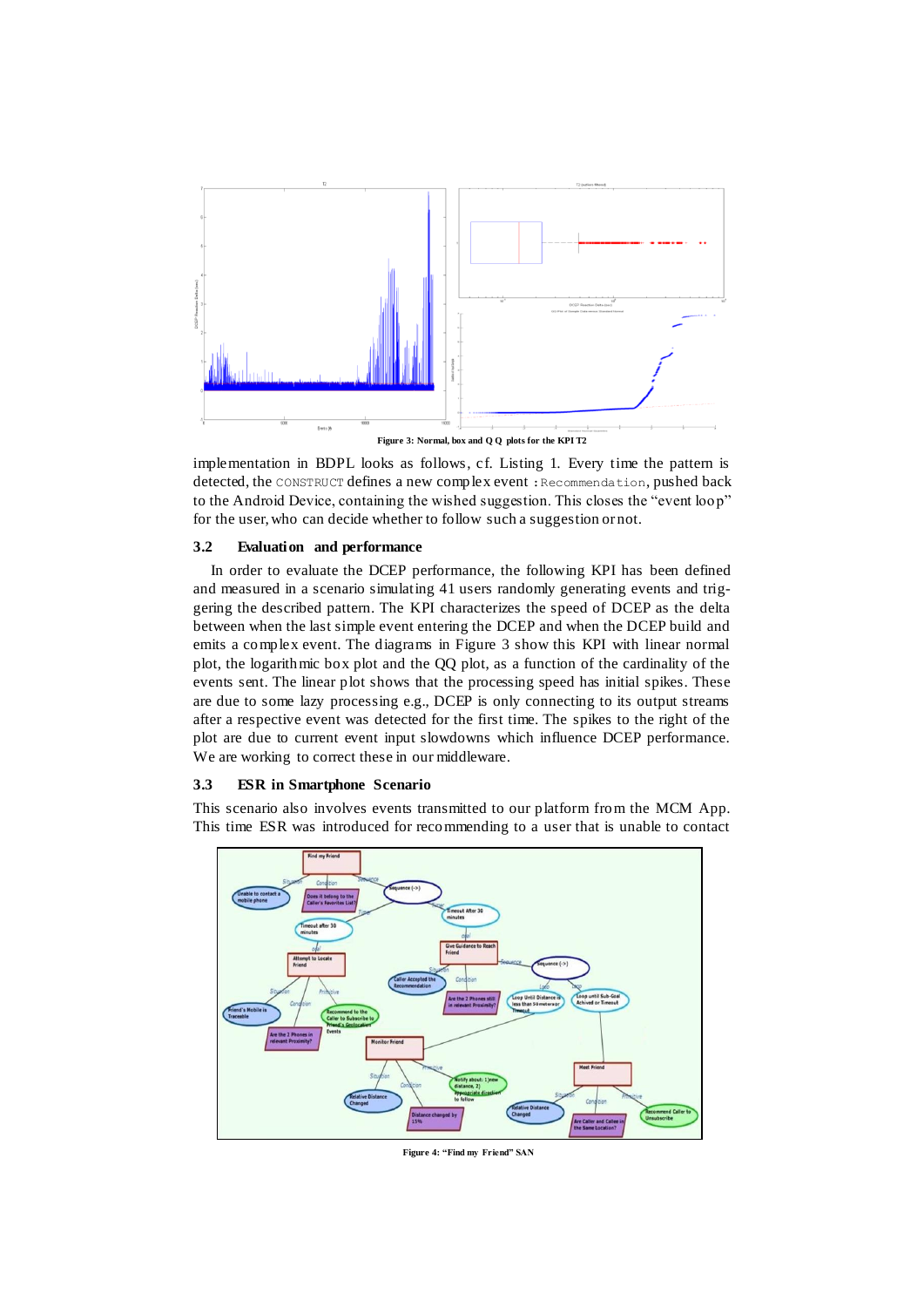her friend (e.g. she is in a crowded place, doesn't answer her phone while they have scheduled to meet), the most efficient way to physically meet her. This involves: i) the subscription at the appropriate time to his friend's geolocation events; ii) the calculation of the appropriate duration of this subscription; and iii) the transmission of notifications that can guide the user.

In [Figure 4,](#page-6-1) the SAN is presented as designed using a dedicated SAN editor. The SAN engine starts the tree traversal when the situation "Unable to contact a mobile phone" is detected (i.e. 3 missed calls events in the last 3 minutes) by our platform. Since the two users are in vicinity (i.e. less than 5 km), ESR recommends the subscription to friend's geolocation events [\(Figure 5\)](#page-7-0). The unsubscription takes place once the two users meet.

<span id="page-7-0"></span>

#### **4 Related Work**

Some attempts were made to define a universal vocabulary for events which extends structs of primitive types. One notable approach is the XML format of AMIT presented in [\[2\]](#page-8-12) providing more detailed temporal semantics and modelling not only events but their generalization, specialization and other relationships between events which can be used in processing. We support such relationships in our system. While designing an event-based system at Internet-scale, we employed widely available Semantic Web technologies to model events as proposed by Sen et al. [\[3\]](#page-8-13). There are models for events such as  $E^*$  [\[7\]](#page-8-14), F [\[5\]](#page-8-15) and LODE [\[6\]](#page-8-16), all of which rely on the DOLCE [\[4\]](#page-8-8) top-level ontology as we do. However, they do not seem to be tailored to real-time processing because a lot of (e.g. temporal) expressivity such as relative and vague time is not supported by the state of the art in real-time processing engines.

C-SPARQL is a language and a system to process streaming RDF data incrementally [\[11\]](#page-8-17). RDF triples are events. Timestamps are attached to the triples implicitly when the events enter the system. Sets of events are matched in windows. This means that the approach has a *set-at-a-time* semantics. EP-SPARQL [\[9\]](#page-8-18) is built on top of the Prolog-based event processing engine ETALIS [\[10\]](#page-8-4) like our work. EP-SPARQL supports more event processing operators than C-SPARQL including *event-at-a-time* operators like the sequence of two events which require no mandatory window defin ition and are thus more declarative. Like C-SPARQL, however, this approach considers events as triples not as objects with further structure. This means that e.g. time is a second-class citizen and not part of the event to be transmitted across distributed systems. BDPL works with structured events consisting of many RDF triples per event as opposed to one triple per event. In addition to real-time data both C-SPARQL and EP-SPARQL can combine stream results with background knowledge. However, they do not propose a distributed systemlike EventCloud to address the *volume* of data.